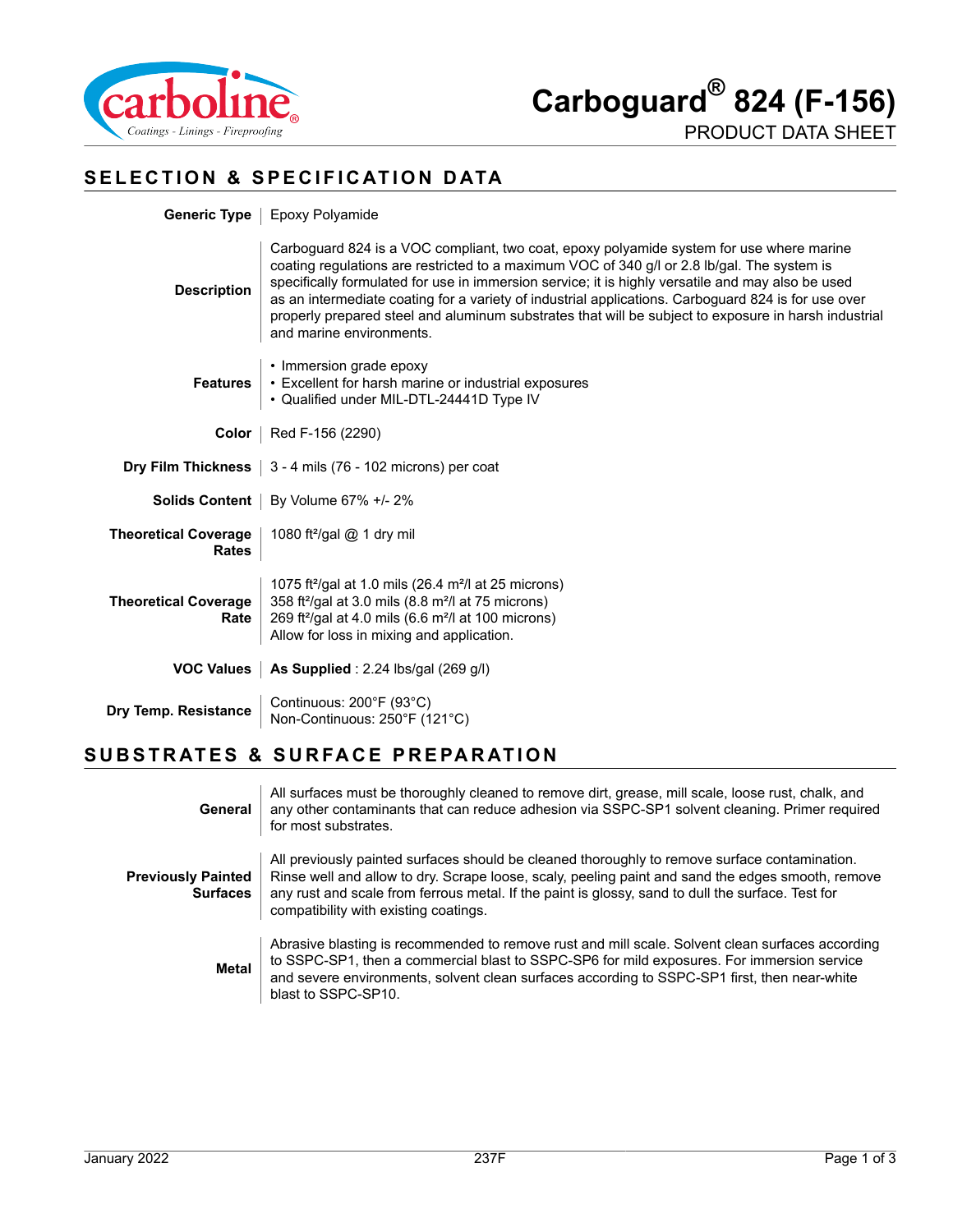



PRODUCT DATA SHEET

#### **MIXING & THINNING**

| <b>Mixing</b>   | Thoroughly stir each component separately with a power mixer. Pour component B into component<br>A, mix well with power mixer before use. Mix 1 part by volume of Part A with 1 part by volume of<br>Part B. No induction time necessary above 60°F. If reduction is required add appropriate solvent<br>only after both components have been blended together completely. Do not mix more than can be<br>applied in 4 hours $@$ 77°F. At temperatures below 60°F, 30 minutes induction time is recommended<br>and should be considered when calculating pot life. |
|-----------------|--------------------------------------------------------------------------------------------------------------------------------------------------------------------------------------------------------------------------------------------------------------------------------------------------------------------------------------------------------------------------------------------------------------------------------------------------------------------------------------------------------------------------------------------------------------------|
| <b>Thinning</b> | Thin for spraying with Thinner #248 to a maximum of 12 fluid ounces per gallon. Thin only if allowed<br>by local air quality & air pollution regulations.                                                                                                                                                                                                                                                                                                                                                                                                          |
| Ratio           | 1:1 by volume                                                                                                                                                                                                                                                                                                                                                                                                                                                                                                                                                      |
| <b>Pot Life</b> | 4 hours min @ 77°F                                                                                                                                                                                                                                                                                                                                                                                                                                                                                                                                                 |

# **APPLICATION EQUIPMENT GUIDELINES**

Listed below are general equipment guidelines for the application of this product. Job site conditions may require modifications to these guidelines to achieve the desired results.

| <b>Conventional Spray</b> | Binks Model 62 Spray gun or equal, Fluid Nozzle 66, Air Nozzle 66SK, 65 to 70 psi atomizing air<br>pressure, 30 to 40 psi fluid pressure. Reduction up to 5% by volume may be required for spray<br>applications. |
|---------------------------|-------------------------------------------------------------------------------------------------------------------------------------------------------------------------------------------------------------------|
| <b>Airless Spray</b>      | Apply using: 30:1 pump<br>Material Hose: 3/8" x 150' max<br>Tip Size: .013-.017"<br>High Pressure Filter: 30 Mesh                                                                                                 |
| <b>Roller</b>             | Roll using a 3/8" lambs wool or synthetic cover. Keep roller wet. Roll in one direction, rewet, then<br>cross roll.                                                                                               |

### **APPLICATION CONDITIONS**

| <b>Condition:</b> | Material                              | ∵'r†ace                              | <b>\mbient</b>                      | umidity |
|-------------------|---------------------------------------|--------------------------------------|-------------------------------------|---------|
| .<br>Minimum      | (100C)<br>$50^{\circ}$ F<br>ιU<br>َ ب | 1000<br><b>OEOF</b><br>$-$<br>ັ      | 1000<br>⊐∘⊐י<br>ູບ<br>ັ<br><u>_</u> | 0%      |
| Maximum           | 10000<br>$90^\circ$ F<br>ັ<br>ັ       | $1 - 70$<br>1つにっこ<br>، ت<br>ັ<br>ں ب | (49°C)<br>120°F                     | 85%     |

Do not apply if material, substrate or ambient temperature is above 90°F or below 35°F. When recoating beyond 14 days additional surface preparation may be require to assure adhesion.

### **CURING SCHEDULE**

| Surface Temp.                    | Dry to Topcoat | Maximum Recoat |
|----------------------------------|----------------|----------------|
| $35^{\circ}$ F (2 $^{\circ}$ C)  | 24 Hours       | 7 Davs         |
| 40°F (4°C)                       | 18 Hours       | 7 Davs         |
| $60^{\circ}$ F (16 $^{\circ}$ C) | 8 Hours        | 7 Davs         |
| $80^{\circ}$ F (27 $^{\circ}$ C) | 4 Hours        | 7 Davs         |

Dry time @ 77°F @ 50% relative humidity applied at 5 mils wet film. Expect longer dry times in periods of higher humidity or lower temperatures and with higher film builds. If the maximum recoat window is exceeded the film must be mechanically abraded before recoating.